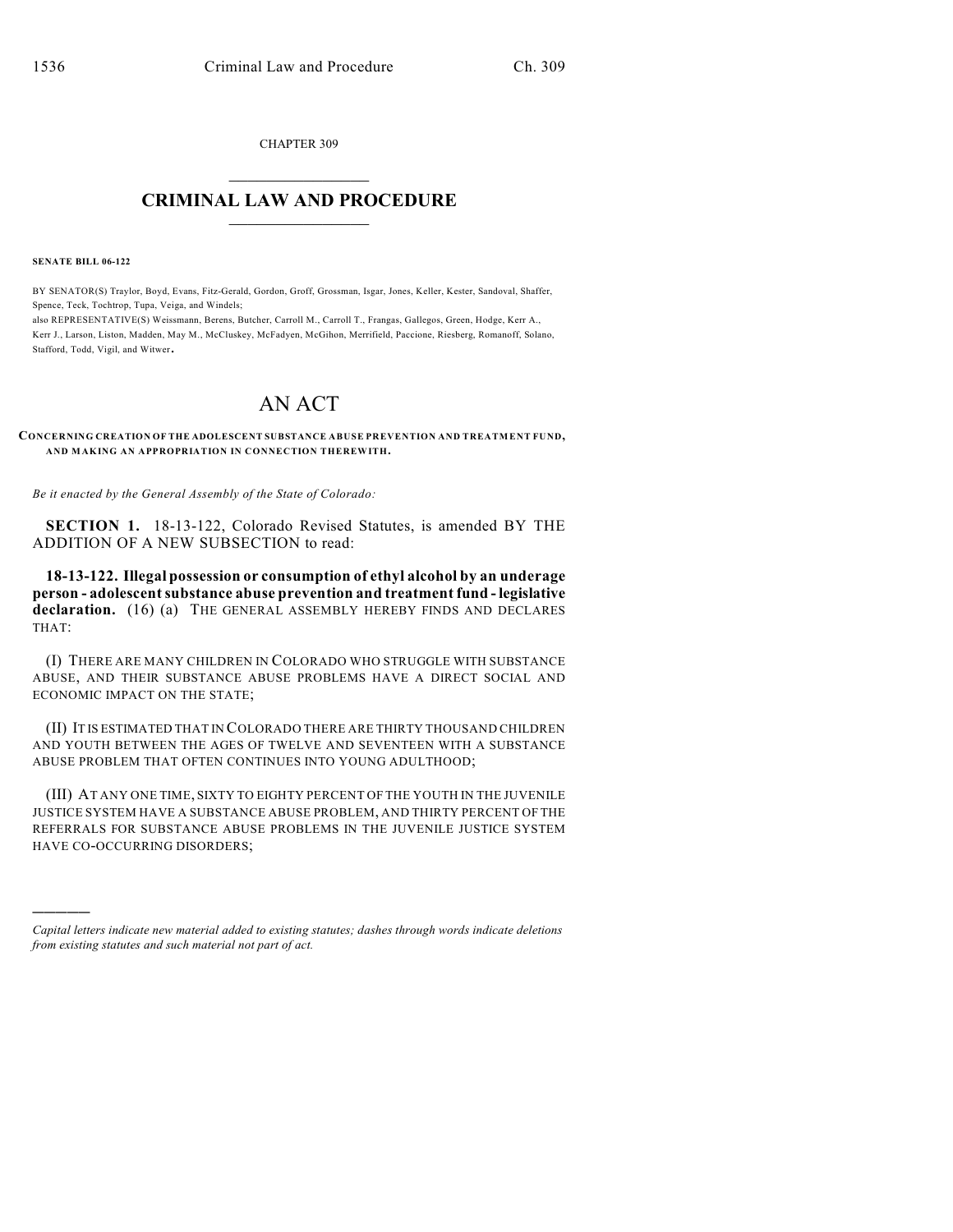(IV) COLORADO DOES NOT HAVE THE CAPACITY TO PROVIDE SUBSTANCE ABUSE TREATMENT FOR ALL CHILDREN WHO NEED THE TREATMENT. IN FISCAL YEAR 2004, ONLY FOUR THOUSAND THREE HUNDRED EIGHTY CHILDREN RECEIVED PUBLICLY FUNDED SUBSTANCE ABUSE TREATMENT, REPRESENTING ONLY FIFTEEN PERCENT OF THE CHILDREN IN THE STATE WHO NEEDED SUBSTANCE ABUSE TREATMENT.

(V) IT IS NECESSARY FOR THE STATE OF COLORADO TO PROVIDE MORE ADOLESCENT SUBSTANCE ABUSE TREATMENT IN A DEVELOPMENTALLY, INTELLECTUALLY, AND SOCIALLY APPROPRIATE MANNER AND THEREFORE IT IS NECESSARY TO CREATE THE ADOLESCENT SUBSTANCE ABUSE PREVENTION AND TREATMENT FUND FOR THAT PURPOSE.

(b) THE SURCHARGE COLLECTED PURSUANT TO SUBPARARAPH (IV) OF PARAGRAPH (b) OF SECTION (2) OF THIS SECTION SHALL BE TRANSMITTED TO THE STATE TREASURER, WHO SHALL CREDIT THE SAME TO THE ADOLESCENT SUBSTANCE ABUSE PREVENTION AND TREATMENT FUND, WHICH FUND IS HEREBY CREATED AND REFERRED TO IN THIS SECTION AS THE "FUND". THE MONEYS IN THE FUND SHALL BE SUBJECT TO ANNUAL APPROPRIATION BY THE GENERAL ASSEMBLY TO THE DIVISION OF ALCOHOL AND DRUG ABUSE IN THE DEPARTMENT OF HUMAN SERVICES, ESTABLISHED IN PART 2 OF ARTICLE 1 OF TITLE 25, C.R.S., FOR ADOLESCENT SUBSTANCE ABUSE PREVENTION AND TREATMENT PROGRAMS. THE DIVISION OF ALCOHOL AND DRUG ABUSE IS AUTHORIZED TO SEEK AND ACCEPT GIFTS, GRANTS, OR DONATIONS FROM PRIVATE OR PUBLIC SOURCES FOR THE PURPOSES OF THIS SECTION. ALL PRIVATE AND PUBLIC FUNDS RECEIVED THROUGH GIFTS, GRANTS, OR DONATIONS SHALL BE TRANSMITTED TO THE STATE TREASURER, WHO SHALL CREDIT THE SAME TO THE FUND. ANY UNEXPENDED MONEYS IN THE FUND MAY BE INVESTED BY THE STATE TREASURER AS PROVIDED BY LAW. ALL INTEREST AND INCOME DERIVED FROM THE INVESTMENT AND DEPOSIT OF MONEYS IN THE FUND SHALL BE CREDITED TO THE FUND. ANY UNEXPENDED AND UNENCUMBERED MONEYS REMAINING IN THE FUND AT THE END OF A FISCAL YEAR SHALL REMAIN IN THE FUND AND SHALL NOT BE CREDITED OR TRANSFERRED TO THE GENERAL FUND OR ANOTHER FUND.

**SECTION 2.** 18-13-122 (2) (b), Colorado Revised Statutes, is amended BY THE ADDITION OF A NEW SUBPARAGRAPH to read:

**18-13-122. Illegal possession or consumption of ethyl alcohol by an underage person.** (2) (b) (IV) A PERSON CONVICTED OF A VIOLATION OF THIS SECTION IS SUBJECT TO AN ADDITIONAL PENALTY SURCHARGE OF TWENTY-FIVE DOLLARS THAT SHALL BE ADMINISTERED TO THE ADOLESCENT SUBSTANCE ABUSE PREVENTION AND TREATMENT FUND.

**SECTION 3. Appropriation.** In addition to any other appropriation, there is hereby appropriated, out of any moneys in the adolescent substance abuse prevention and treatment fund created in section 18-13-122 (16) (b), Colorado Revised Statutes, not otherwise appropriated, to the department of human services, mental health and alcohol and drug abuse services, alcohol and drug abuse division, for the fiscal year beginning July 1, 2006, the sum of fifty-five thousand nine hundred seventy-eight dollars (\$55,978), or so much thereof as may be necessary, for the implementation of this act.

**SECTION 4. Effective date - applicability.** This act shall take effect July 1,